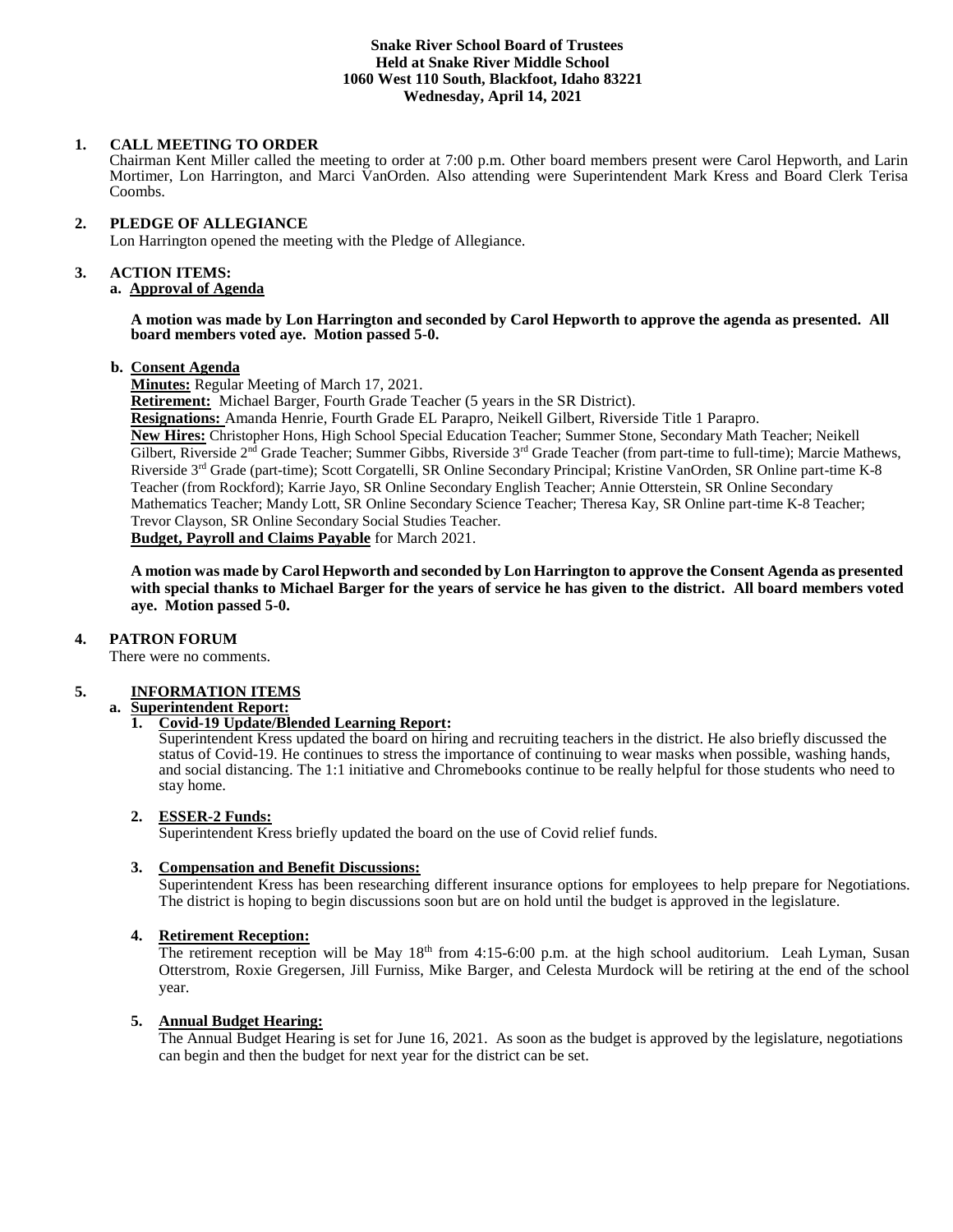## **6. ACTION ITEMS**

**a. Addendum to 2020-2021 Negotiated Agreement/Classified and Administrative Salaries:**

The Idaho State legislature has released funds from the 2020-21 fiscal year to increase classified salary allocation by 2%. The allocation is a funding mechanism for salaries. In the spring of 2020, the governor froze movement on the teacher's career ladder, as well as classified and administrative salary increases, in an effort to safeguard the state budget. The district followed suit to protect the budget. The legislature has since mandated that the State Department of Education fund increases to the certified/classified salary allocation.

**Larin Mortimer moved and Lon Harrington seconded to approve the addendum to the 2020-2021 Negotiated Agreement, administrative and classified salaries as presented. Motion passed 4-0 with Carol Hepworth abstaining from the vote due to conflict of interest.**

## **b. Summer Football Equipment Authorization:**

According to IHSAA rule, the board must send a letter to the IHSAA asking for written permission for the coaching staff to use the school's protective equipment for summer football camps. The Varsity/JV/Freshmen teams will participate in a summer football camp at Snake River High School July 19-22, 2021.

**A motion was made by Marci VanOrden and seconded by Larin Mortimer to approve a request that the IHSAA give written permission for the coaching staff to use the Snake River High School's protective football equipment for the football team summer camp on July 19-22, 2021. All board members present voted aye. Motion passed 5-0.** 

## **c. Policy Readings:**

**Policy 1000, "Legal Status and Operation" Policy 1010, "Organization and Classification" Policy 1100, "Membership" Policy 1110, "Elections" Policy 1110P, "Candidate Edification" Policy 1120, "Taking Office" Policy 1120P," Oath of Office" Policy 1130, "Resignation"**

**Lon Harrington approved and Carol Hepworth seconded to waive the first reading and adopt Policy 1000, "Legal Status and Operation;" Policy 1010, Organization and Classification;" Policy 1100, "Membership;" Policy 1110, "Elections;" Policy 1110P, "Candidate Edification;" Policy 1120, "Taking Office;" Policy 1120P," Oath of Office;" and Policy 1130, "Resignation." All board members voted aye. Motion passed 5-0.**

**Policy 1205, "School Board Powers and Duties" Policy 1210, "Qualifications, Terms, and Duties of Board Officers" Policy 1220, "Clerk" Policy 1230, "Duties of the Treasurer" Policy 1240, "Duties of Individual Trustees" Policy 1250, "Committees" Policy 1320, "Management Rights"**

**Marci VanOrden approved and Lon Harrington seconded to waive the first reading and adopt Policy 1205, "School Board Powers and Duties;" Policy 1210, "Qualifications, Terms, and Duties of Board Officers;" Policy 1220, "Clerk;" Policy 1230, Duties of the Treasurer;" Policy 1240, "Duties of Individual Trustees;" Policy 1250, "Committees;" Policy 1320, "Management Rights;" All board members voted aye. Motion passed 5-0.**

**Policy 1400, "Board/Staff Communications" Policy 1405, "School Board Use of Email and Social Media" Policy 1430 "Trustee Insurance" Policy 1440, "Board Participation in Activities" Policy 1510, "Open Meeting Law Compliance and Cure" Policy 1525, "Board Meeting News Coverage"**

**Larin Mortimer approved and Lon Harrington seconded to waive the first reading and adopt Policy 1400, "Board/Staff Communications;" Policy 1405, "School Board Use of Email and Social Media;" Policy 1430, "Trustee Insurance;" Policy 1440, "Board Participation in Activities;" Policy 1510, "Open Meeting Law Compliance and Cure;" Policy 1525, "Board Meeting News Coverage." All board members voted aye. Motion passed 5-0.**